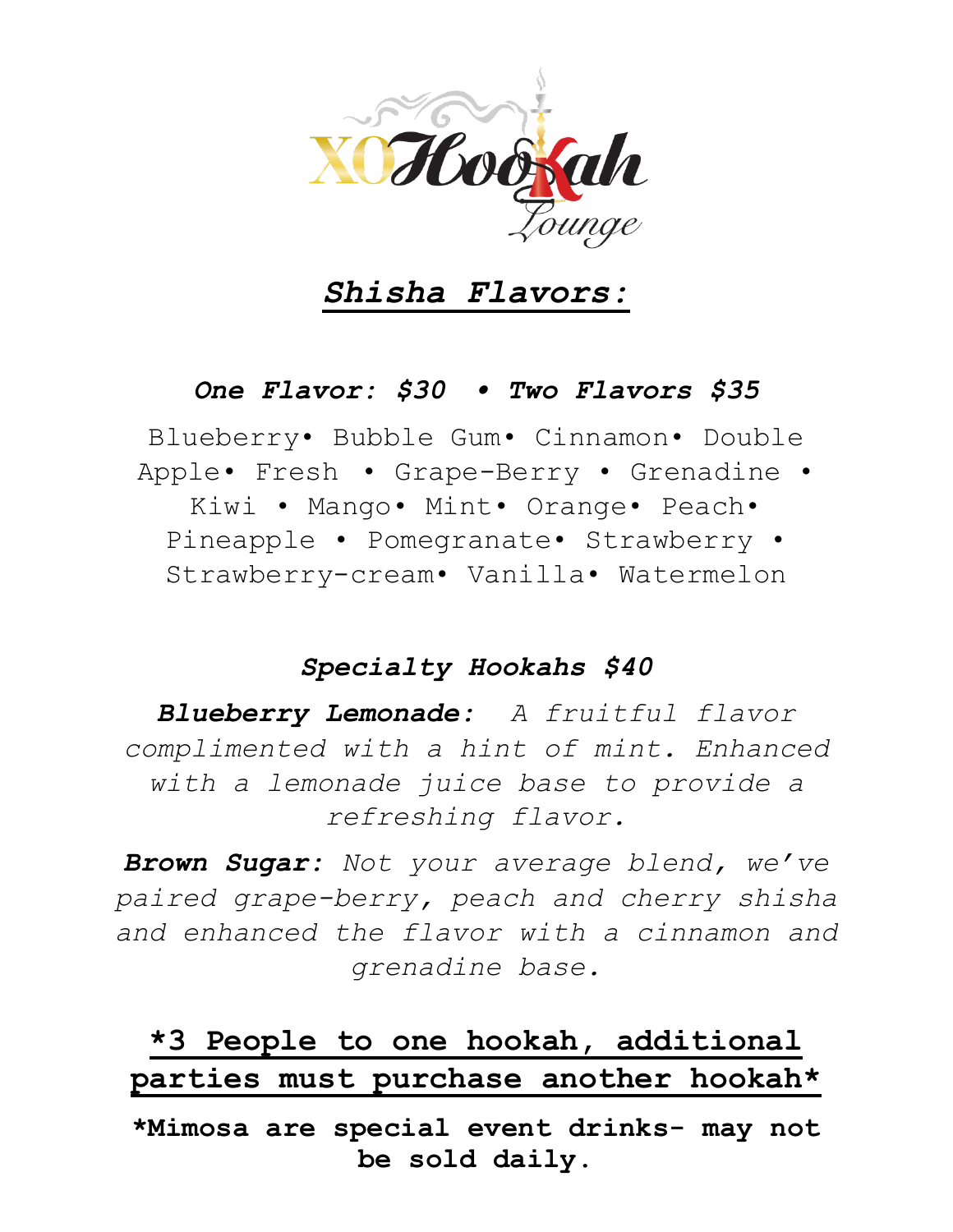

*Cinnamon Toast Crunch: A sweet and zesty flavor that's paired with cinnamon and vanilla shisha. Bringing out the flavor we've added cinnamon and vanilla extract to the base.*

**Day Dreamer:** A refreshing combination of cherry and strawberry with a kick of Red  $B1111$ .

**Love Jones:** Sweet and smooth tastes of peach and vanilla, chilled for a smooth thick smoke.

- *Poetic Justice: A fruitful flavor of melon and vanilla giving you a tasty delight.*
- **XOXO:** Just the right combination of sweet succulent berries, with a cool smoke.
	- **Wine Passion:** Embrace the sweet red wine with berry flavor and a cool smoke.

#### **Shisha Refill: \$15 Coal Refill: \$2**

**\*3 People to one hookah, additional parties must purchase another hookah\***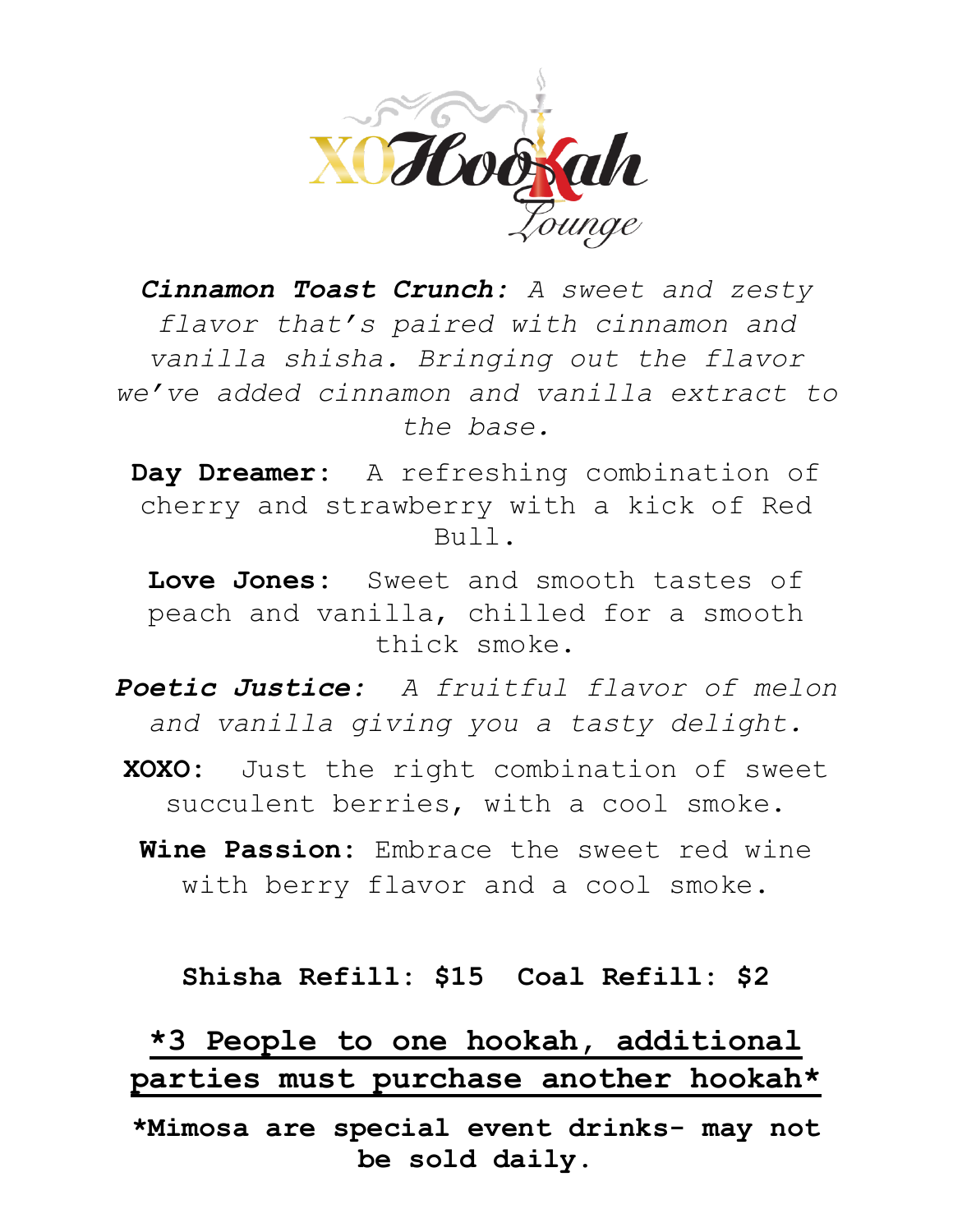

## *Wine List:*

### *\*Mimosa Glass \$6 • \*Mimosa Craft \$25*

*• Glass of Wine \$6 • Bottle of Wine \$50*

Chardonnay• Merlot• Moscato • Pink Moscato• Red Moscato• Riesling • Sweet Red •

Taylor Port• White Zinfandel

# *Beer List:*

### *Premium Beer \$4*

Bud light*•* Corona *•* Heineken• Modelo

#### *Domestic Beer \$3*

Angry Orchard*•* Michelob Ultra •Redds

• Yuengling

# **\*3 People to one hookah, additional parties must purchase another hookah\***